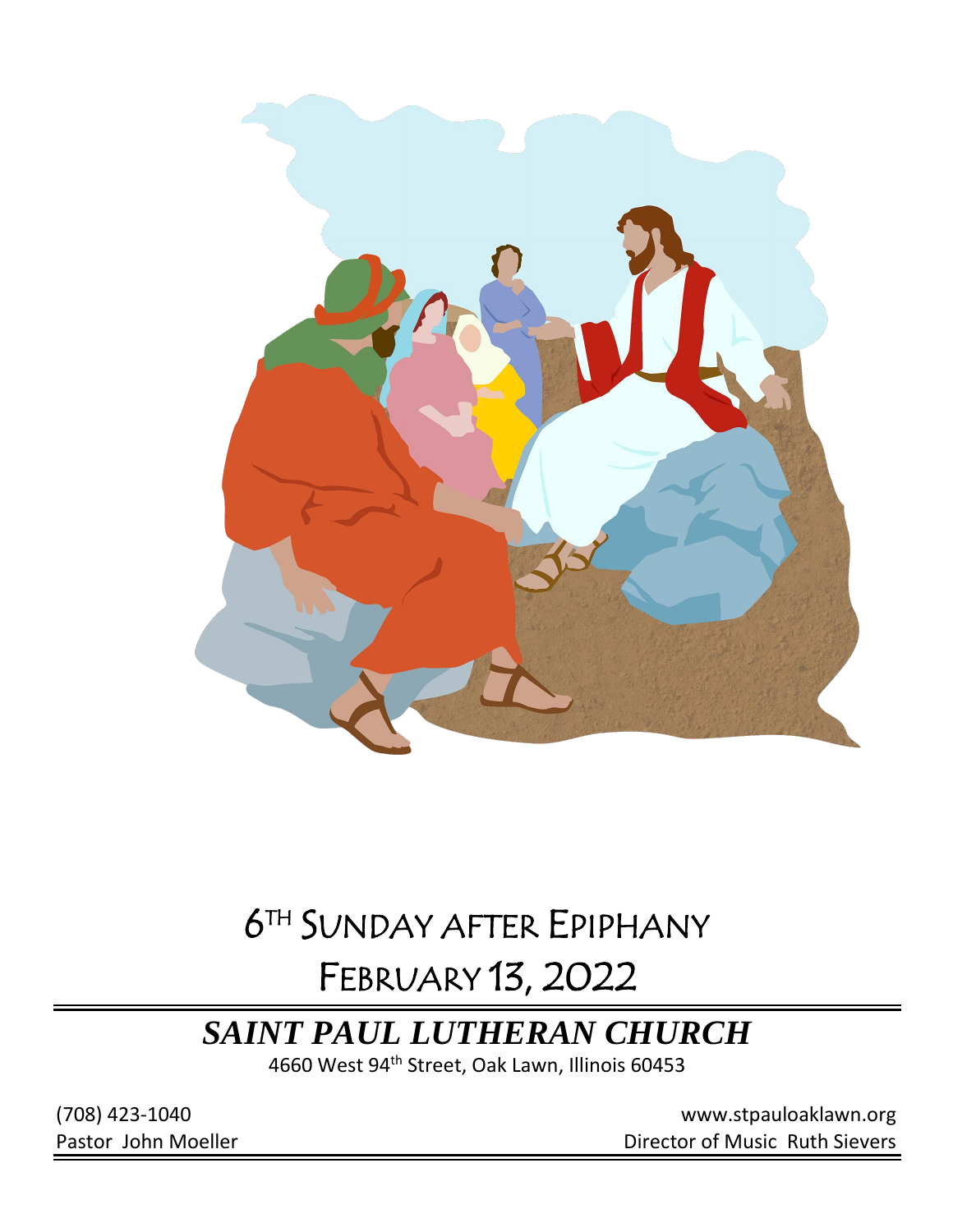### **As We Gather**

Throughout the season of Epiphany, we experience a sense of brightening. As springtime grows nearer, there is more daylight with each passing day. The world becomes brighter and brighter. As the weeks of this Epiphany season continue, we see our Lord Jesus more clearly, and we hear His words that speak to our hearts and lives. The hymn "Beautiful Savior" has the classic line "Jesus shines brighter, Jesus shines purer than all the angels in the sky" (*LSB* 537:3). God grant that brighter light to shine in our hearts and lives as we reflect the wondrous light that is Christ, the Light of the world.

| Prelude                                                                                                                                                                  | "Alleluia! Sing to Jesus"                                                                                                                 | P. Manz                                  |
|--------------------------------------------------------------------------------------------------------------------------------------------------------------------------|-------------------------------------------------------------------------------------------------------------------------------------------|------------------------------------------|
| <b>Opening Hymn</b>                                                                                                                                                      | "Alleluia! Sing to Jesus"<br>#821 sts. 1-3                                                                                                |                                          |
| Alleluia! Sing to Jesus;<br>$\mathbf{1}$<br>His the scepter, His the throne;<br>Alleluia! His the triumph,<br>His the victory alone.<br>Hark! The songs of peaceful Zion | When the forty days were o'er,<br>Shall our hearts forget His promise:<br>"I am with you evermore"?                                       | Though the cloud from sight received Him |
| Thunder like a mighty flood:<br>"Jesus out of ev'ry nation<br>Has redeemed us by His blood."                                                                             | 3<br>Alleluia! Bread of heaven,<br>Here on earth our food, our stay;<br>Alleluia! Here the sinful<br>Flee to You from day to day.         |                                          |
| Alleluia! Not as orphans<br>2<br>Are we left in sorrow now;<br>Alleluia! He is near us;<br>Faith believes, nor questions how.                                            | Intercessor, Friend of sinners,<br>Earth's Redeemer, hear our plea<br>Where the songs of all the sinless<br>Sweep across the crystal sea. | Text: Public domain                      |

### **Invocation**

- **P** In the name of the Father and of the  $\pm$  Son and of the Holy Spirit.
- C **Amen.**

**Opening Sentences Psalm 30:10; 43:3; Proverbs 4:18; Isaiah 2:5b** 

- $\mathbf{P}$  Hear, O LORD, and be merciful to me!
- C **O LORD, be my helper.**
- **P** Send out Your light and Your truth; let them lead me;
- C **let them bring me to Your holy hill and to Your dwelling!**
- **P** The path of the righteous is like the light of dawn, which shines brighter and brighter until full day.
- C **Come, let us walk in the light of the LORD.**

## **Confession and Absolution**

 $\left[\mathbf{P}\right]$  As His daughters and sons, we do walk in His light. But our lives are also filled with sin. So we pause now to reflect on our sinful hearts and lives, that we may come to Him with humble hearts.

## *A moment of silent reflection…*

 $\mathbf{P}$  Assured of God's great mercy, let us confess together that we, by our darkened sinful nature, are alienated from God, and by our thoughts, words, and deeds have sinned and deserve His condemnation now and eternally.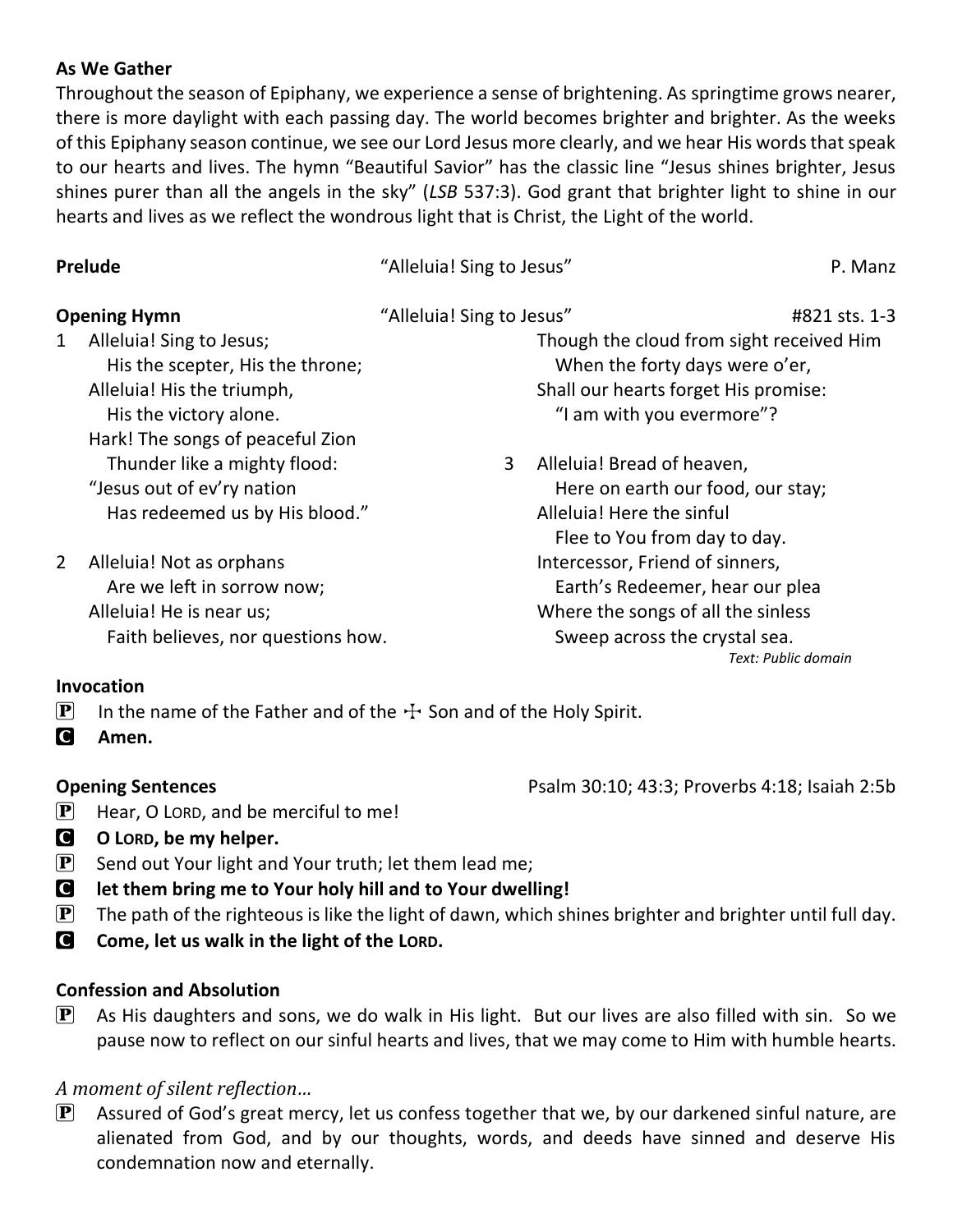- C **Almighty God, we repent of our sins in thought and in word and in deed. Although we deserve Your just punishment, we ask for Your unmerited blessing. Be merciful to us, and for the sake of Jesus, grant us Your forgiveness so that, as Your redeemed people, we may be made bright by Your presence in our lives, joyfully serving You in time and through eternity.**
- $\mathbf{P}$  Almighty God, in His mercy, has given His Son to die for you and for His sake forgives you all your sins. As a called and ordained servant of Christ and by His authority, I forgive you all your sins in the name of the Father and of the  $\pm$  Son and of the Holy Spirit.
- C **Amen.**

## $H$  WORD  $H$

**Psalm** Psalm 1

- $\mathbf{P}$  Blessed is the man who walks not in the counsel of the wicked, nor stands in the way of sinners, nor sits in the seat of scoffers;
- C **but his delight is in the law of the Lord, and on His law he meditates day and night.**
- $\mathbf{P}$  He is like a tree planted by streams of water that yields its fruit in its season, and its leaf does not wither. In all that he does, he prospers.
- C **The wicked are not so, but are like chaff that the wind drives away.**
- **P** Therefore the wicked will not stand in the judgment, nor sinners in the congregation of the righteous;
- C **for the LORD knows the way of the righteous, but the way of the wicked will perish.**
- $\mathbf{P}$  Glory be to the Father and to the Son and to the Holy Spirit;
- C **as it was in the beginning, is now, and will be forever. Amen. Blessed is the man who walks not in the counsel of the wicked, nor stands in the way of sinners, nor sits in the seat of scoffers.**

## **Prayer of the Day**

- $\left| \mathbf{P} \right|$  The Lord be with you.
- C **And also with you.**
- $\mathbf{P}$  Let us pray. O Lord, You bless the poor, the hungry, the sorrowing, and the persecuted. Mercifully hear the prayers of Your people when they call to You, and give us faith to believe Your kingdom belongs to the humble of heart; through Jesus Christ, our Lord, who with You and the Holy Spirit are one God, world without end.
- C **Amen.**

**Old Testament Reading** The Sin of Judah T *Jeremiah 17:5-8* <sup>5</sup>Thus says the LORD: "Cursed is the man who trusts in man and makes flesh his strength, whose heart turns away from the LORD. <sup>6</sup>He is like a shrub in the desert, and shall not see any good come. He shall dwell in the parched places of the wilderness, in an uninhabited salt land. <sup>7</sup> Blessed is the man who trusts in the LORD, whose trust is the LORD. <sup>8</sup>He is like a tree planted by water, that sends out its roots by the stream, and does not fear when heat comes, for its leaves remain green, and is not anxious in the year of drought, for it does not cease to bear fruit."

- $\boxed{\mathbf{L}}$  This is the Word of the Lord.
- C **Thanks be to God.**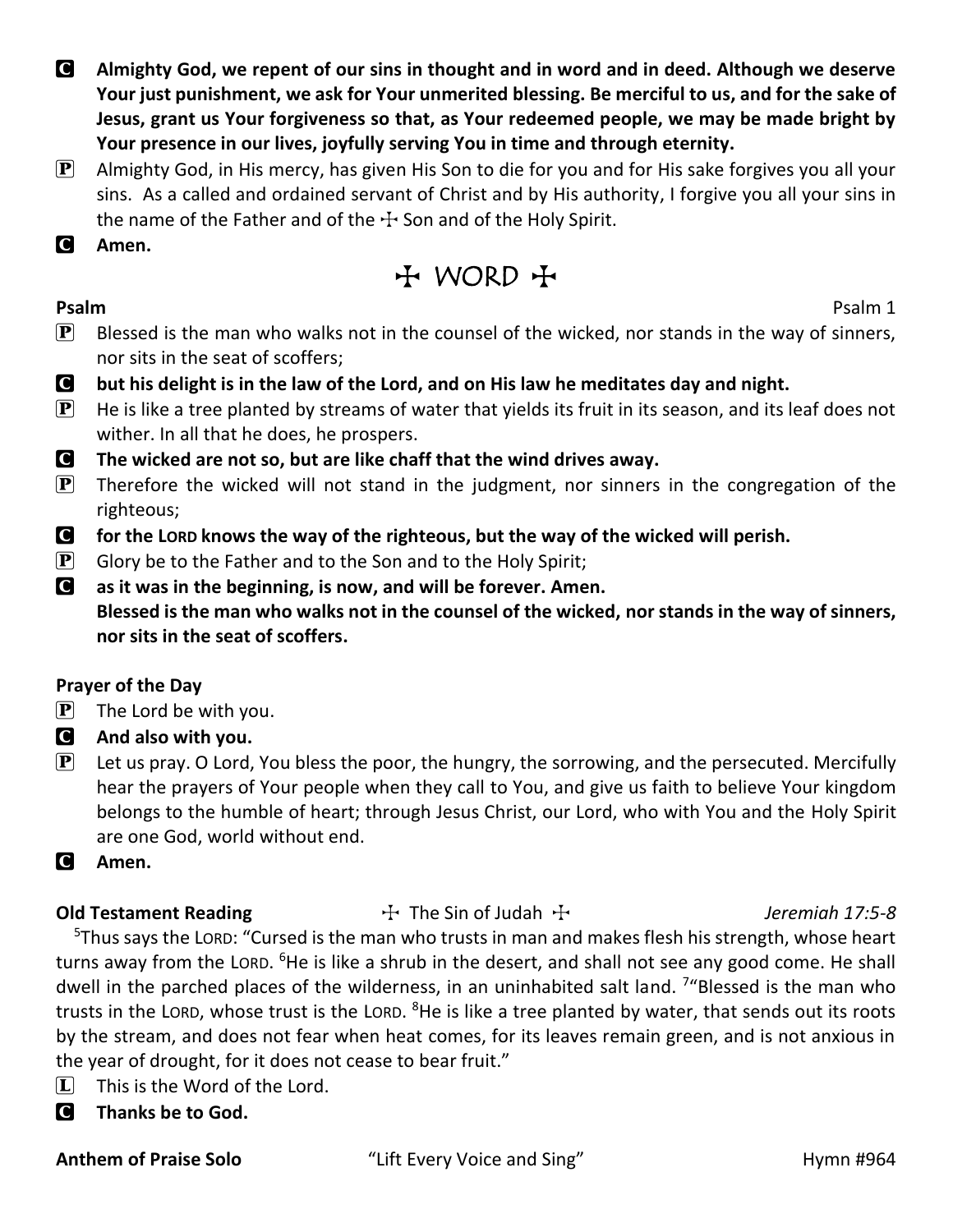Epistle **The Resurrection of the Dead**  $\ddot{\tau}$  1 Corinthians 15:12-20

 $12$ Now if Christ is proclaimed as raised from the dead, how can some of you say that there is no resurrection of the dead? <sup>13</sup>But if there is no resurrection of the dead, then not even Christ has been raised. <sup>14</sup>And if Christ has not been raised, then our preaching is in vain and your faith is in vain. <sup>15</sup>We are even found to be misrepresenting God, because we testified about God that he raised Christ, whom he did not raise if it is true that the dead are not raised. <sup>16</sup>For if the dead are not raised, not even Christ has been raised. <sup>17</sup>And if Christ has not been raised, your faith is futile and you are still in your sins. <sup>18</sup>Then those also who have fallen asleep in Christ have perished.  $^{19}$ If in this life only we have hoped in Christ, we are of all people most to be pitied.  $^{20}$ But in fact Christ has been raised from the dead, the firstfruits of those who have fallen asleep.

- $\Box$  This is the Word of the Lord.
- C **Thanks be to God.**

# **Holy Gospel** The Supersters to a Great Multitude The Luke 6:17-26

 $\mathbf{P}$  The Holy Gospel according to St. Luke, the sixth chapter.

**G** Glory to You, O Lord.

 $17$ [Jesus] came down with them and stood on a level place, with a great crowd of his disciples and a great multitude of people from all Judea and Jerusalem and the seacoast of Tyre and Sidon, <sup>18</sup>who came to hear him and to be healed of their diseases. And those who were troubled with unclean spirits were cured. <sup>19</sup>And all the crowd sought to touch him, for power came out from him and healed them all.  $20$ And he lifted up his eyes on his disciples, and said: "Blessed are you who are poor, for yours is the kingdom of God. <sup>21</sup> "Blessed are you who are hungry now, for you shall be satisfied. "Blessed are you who weep now, for you shall laugh. <sup>22</sup> Blessed are you when people hate you and when they exclude you and revile you and spurn your name as evil, on account of the Son of Man! <sup>23</sup>Rejoice in that day, and leap for joy, for behold, your reward is great in heaven; for so their fathers did to the prophets.  $24^{\prime\prime}$ But woe to you who are rich, for you have received your consolation.  $25^{\prime\prime}$ Woe to you who are full now, for you shall be hungry. "Woe to you who laugh now, for you shall mourn and weep. <sup>26"</sup>Woe to you, when all people speak well of you, for so their fathers did to the false prophets.

- $[P]$  This is the Gospel of the Lord.
- C **Praise to You, O Christ.**

# **T** Confession of Faith +

*The Second Article*

- $\mathbf{P}$  Today we confess our faith using the words of the Second Article of the Apostles' Creed and the words of explanation from Luther's Small Catechism that tell of our redemption through Christ.
- C **I believe in Jesus Christ, His only Son, our Lord, who was conceived by the Holy Spirit, born of the virgin Mary, suffered under Pontius Pilate, was crucified, died and was buried. He descended into hell. The third day He rose again from the dead. He ascended into heaven and sits at the right hand of God the Father Almighty. From thence He will come to judge the living and the dead.**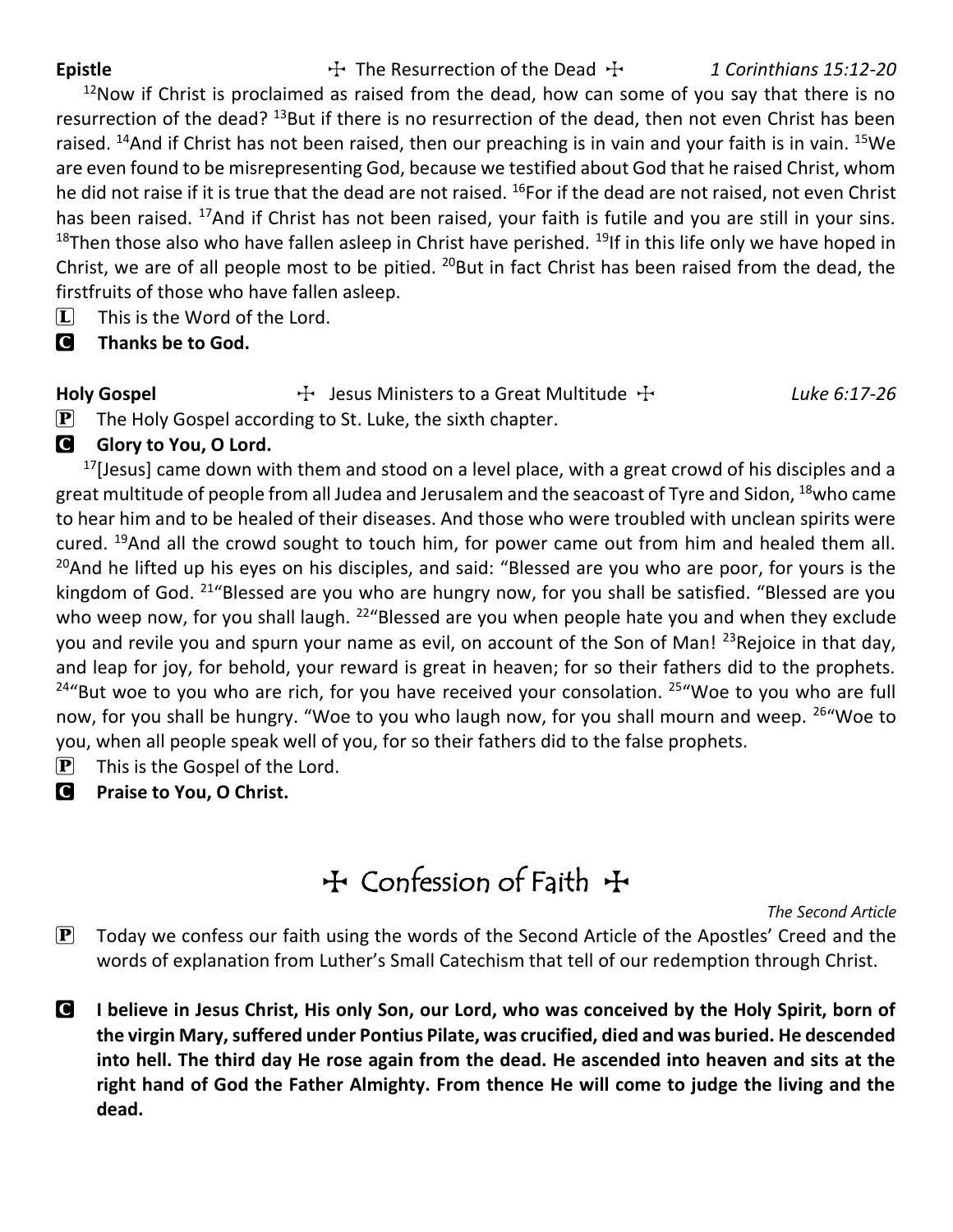### $\overline{P}$  What does this mean?

C **I believe that Jesus Christ, true God, begotten of the Father from eternity, and also true man, born of the virgin Mary, is my Lord, who has redeemed me, a lost and condemned person, purchased and won me from all sins, from death, and from the power of the devil; not with gold or silver, but with His holy, precious blood and with His innocent suffering and death, that I may be His own and live under Him in His kingdom and serve Him in everlasting righteousness, innocence, and blessedness, just as He is risen from the dead, lives and reigns to all eternity. This is most certainly true.**

#### **Sermon Hymn**  $\qquad$  "Jesus Sat with His Disciples"  $\qquad$   $\qquad$   $\qquad$   $\qquad$   $\qquad$   $\qquad$   $\qquad$   $\qquad$   $\qquad$   $\qquad$   $\qquad$   $\qquad$   $\qquad$   $\qquad$   $\qquad$   $\qquad$   $\qquad$   $\qquad$   $\qquad$   $\qquad$   $\qquad$   $\qquad$   $\qquad$   $\qquad$   $\qquad$   $\qquad$   $\qquad$   $\qquad$   $\q$

1 Jesus sat with His disciples On a mountainside one day; As the crowds of people gathered, He began to teach and say: "Blessèd are the poor in spirit, Heaven's kingdom they will share. Blessèd are the sad and mourning, Joy and comfort will be theirs.

2 "Blessèd are the meek and humble, All the earth to them is willed. Those who hunger to be holy, They are bless'd and will be filled. Yes, the merciful are blessèd, Mercy will to them be shown. And the pure in heart are blessèd, They have eyes for God alone.

3 "Blessèd are God's sons and daughters, Making peace where there is strife. Blessèd are the persecuted, Who for righteousness lose life; Their reward is great in heaven, In the kingdom up above— So be glad to share My suff'ring And rejoice to know My love." *Text: © 1997 Stephen P. Starke, admin. Concordia Publishing House. Used by permission: LSB Hymn License no. 110001400*

**Sermon**

**Prayer of the Church**

**Offertory Meditation**

## + SERVICE of the SACRAMENT +

### **Preface**

- $[P]$  The Lord be with you.
- C **And also with you.**
- $[P]$  Lift up your hearts.
- **C** We lift them to the Lord.
- $\left[ \mathbf{P} \right]$  Let us give thanks to the Lord our God.
- C **It is right to give Him thanks and praise.**

**Proper Preface**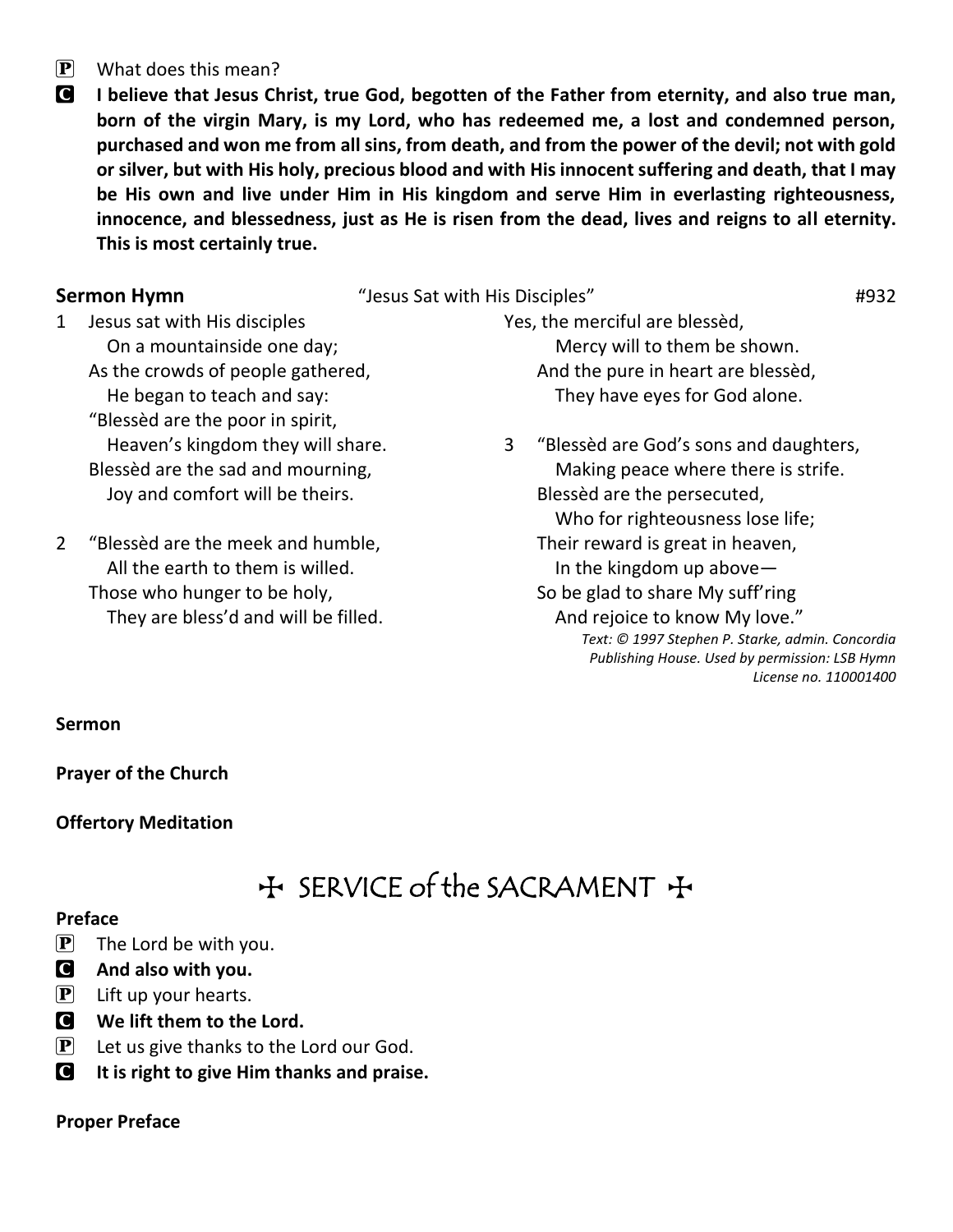### **Lord's Prayer**

### **The Words of Our Lord**

### **Pax Domini**

- $\mathbf{P}$  The peace of the Lord be with you always.
- C **Amen.**

## $H$  DISTRIBUTION of the SACRAMENT  $H$

**Hymn** #606 #606

1 I lay my sins on Jesus, The spotless Lamb of God; He bears them all and frees us From the accursèd load. I bring my guilt to Jesus To wash my crimson stains Clean in His blood most precious Till not a spot remains.

2 I lay my wants on Jesus; All fullness dwells in Him; He heals all my diseases; My soul He does redeem. I lay my griefs on Jesus, My burdens and my cares; He from them all releases; He all my sorrows shares.

3 I rest my soul on Jesus,

 This weary soul of mine; His right hand me embraces; I on His breast recline. I love the name of Jesus, Immanuel, Christ, the Lord; Like fragrance on the breezes His name abroad is poured. *Text: Public domain*

### **Hymn** "Come unto Me, Ye Weary" #684

1 "Come unto Me, ye weary, And I will give you rest."

> O blessèd voice of Jesus, Which comes to hearts oppressed! It tells of benediction, Of pardon, grace, and peace, Of joy that hath no ending, Of love that cannot cease.

- 2 "Come unto Me, ye wand'rers, And I will give you light."
	- O loving voice of Jesus, Which comes to cheer the night! Our hearts were filled with sadness, And we had lost our way; But Thou hast brought us gladness And songs at break of day.
- 3 "Come unto Me, ye fainting, And I will give you life." O cheering voice of Jesus, Which comes to aid our strife! The foe is stern and eager, The fight is fierce and long; But Thou hast made us mighty And stronger than the strong.
- 4 "And whosoever cometh, I will not cast him out." O patient love of Jesus, Which drives away our doubt, Which, though we be unworthy Of love so great and free, Invites us very sinners To come, dear Lord, to Thee! *Text: Public domain*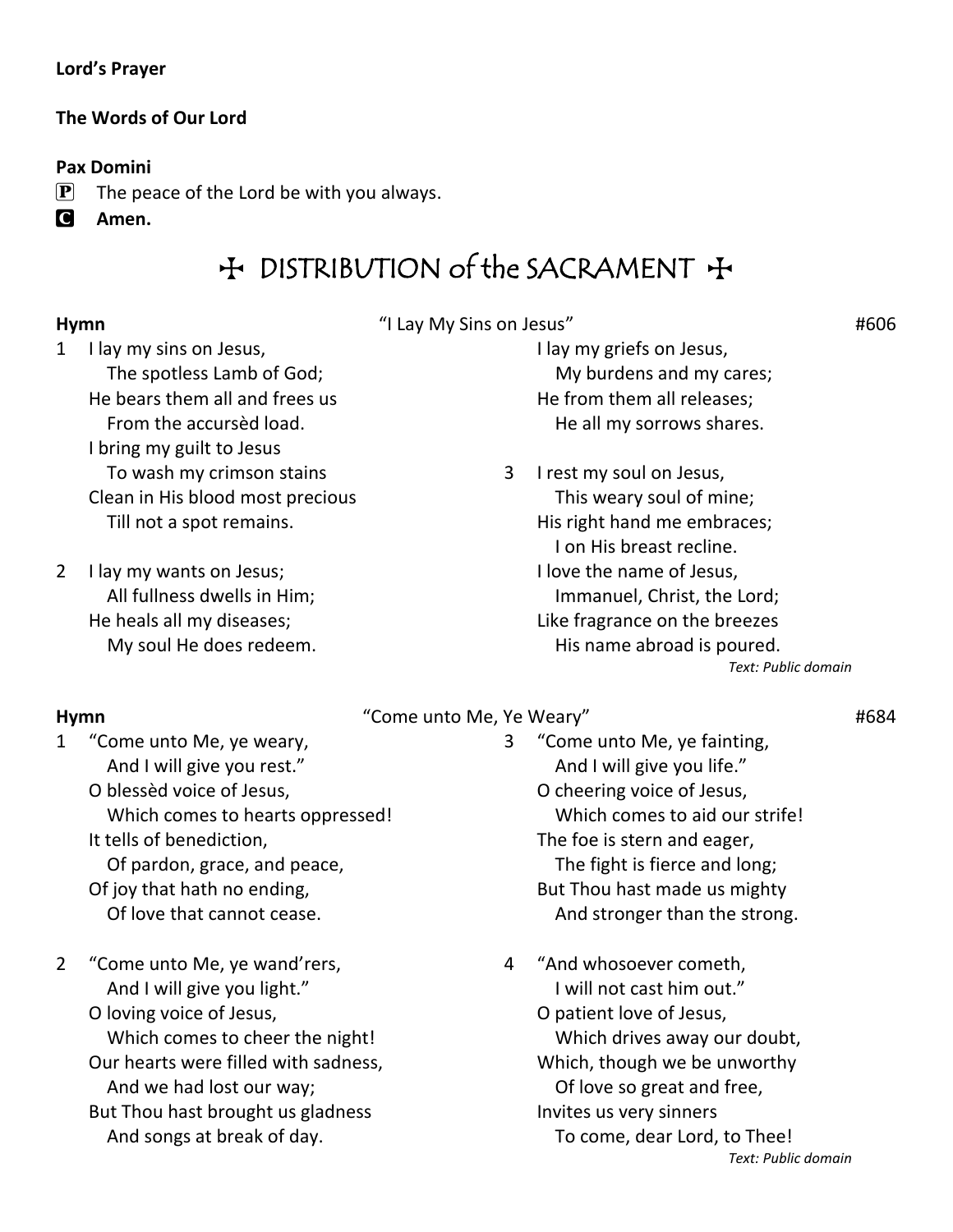### **Communion Blessing**

 $\mathbf{P}$  The Body and Blood of our Lord Jesus Christ strengthen and preserve you in body and soul to life everlasting. Depart  $+$  in peace.

### **Closing Prayer** *Psalm 136:1; Psalm 34:8, adapted*

- $\mathbf{P}$  Let us pray. Heavenly Father, again in Your kindness You have granted us peace, pardon, and comfort at Your table of grace. Strengthen us through what we have received here, and keep us steadfast in faith and hope throughout our pilgrimage on earth, until we feast as invited guests at the heavenly banquet with Christ the Lamb in His kingdom. This we ask through Your beloved Son, our Lord Jesus Christ, who lives and reigns with You and the Holy Spirit, one God, now and forever.
- C **Amen.**

### **Benediction**

- $\left| \mathbf{P} \right|$  Let us bless the Lord.
- C **Thanks be to God.**
- $\mathbf{P}$  The Lord bless you and keep you. The Lord make His face shine on you and be gracious to you. The Lord look upon you with favor and  $\pm$  give you peace.
- C **Amen.**

**Closing Hymn** "Rejoice, My Heart, Be Glad and Sing" #737, sts. 1-3, 4 & 7

- 1 Rejoice, my heart, be glad and sing, A cheerful trust maintain; For God, the source of ev'rything, Your portion shall remain.
- 2 He is your treasure, He your joy, Your life and light and Lord, Your counselor when doubts annoy, Your shield and great reward.
- 3 Why spend the day in blank despair, In restless thought the night?
- On your Creator cast your care; He makes your burdens light.
- 4 Did not His love and truth and pow'r Guard ev'ry childhood day? And did He not in threat'ning hour Turn dreaded ills away?
- 7 Upon your lips, then, lay your hand, And trust His guiding love; Then like a rock your peace shall stand Here and in heav'n above. *Text: Public domain*

**Postlude** The "Rejoice, My Heart, Be Glad and Sing" S. Hofland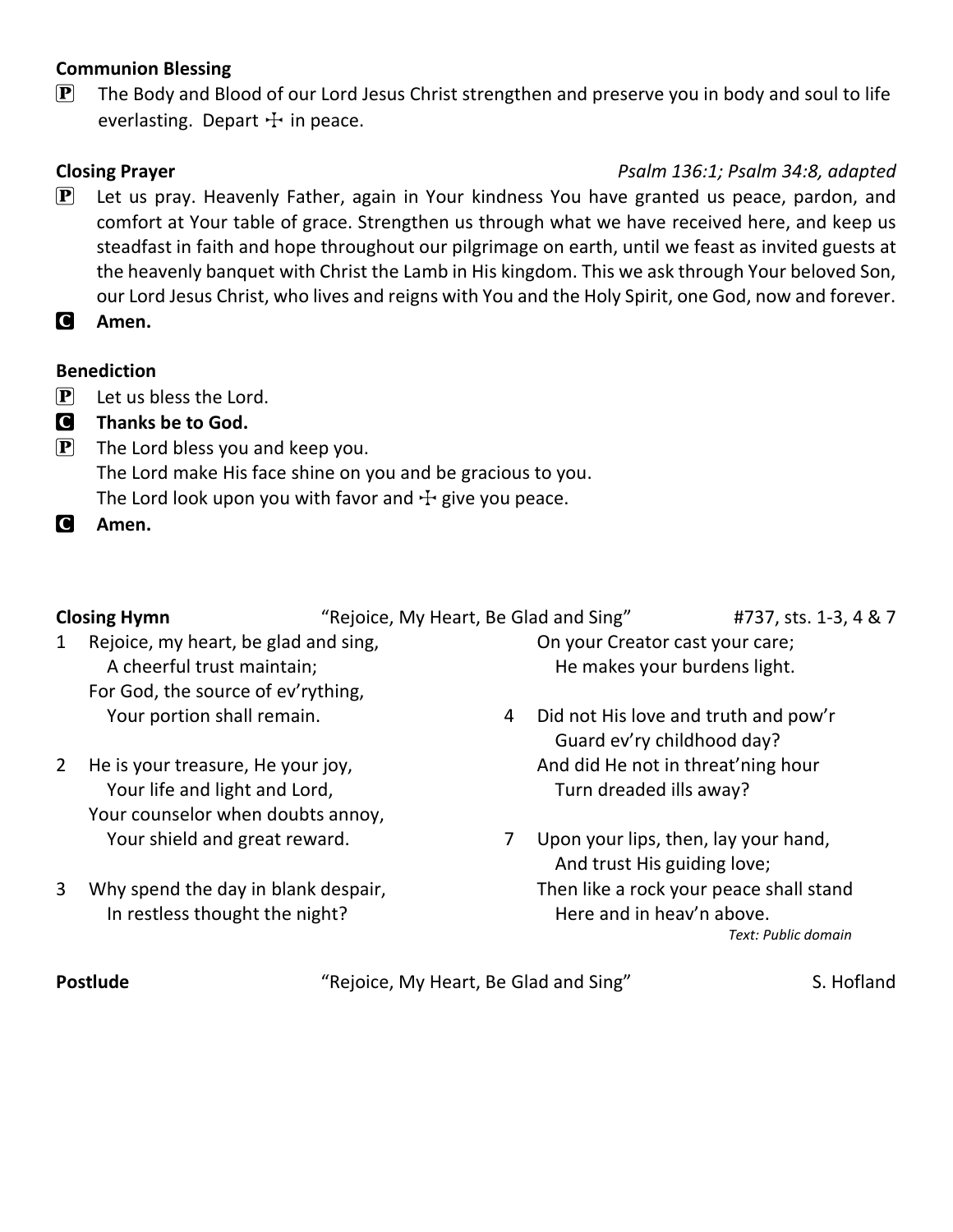### *Announcements & Notes:*

- *Collators are needed to help collate and staple the Lenten Devotion Booklets. Talk to Sandy if you'd like to help.*
- *Evangelism / Parish Ed has been collecting diapers, wipes, and any new or gently used baby items to help the Southside Pregnancy Center in their ministry. The collection ends next Sunday, Feb. 20th . Monetary gifts are also appreciated; envelopes are available on the display table.*
- *Elder's Dinner – Please RSVP and turn in your payment by Fri., Feb. 18;*
- *The next Voters' meeting is Tues., Feb. 22nd at 7pm in the church. Pastor Gensch will give a brief presentation on Required Minimum Distribution (RMD) and Qualified Charitable Distribution (QLD) to churches or any non-profit;*
- *It's time to renew subscriptions to The Lutheran Witness. If interested, call the church office to renew your subscription or to begin a new subscription. The deadline is Feb. 25th .*

## TTTTTTTTTTTTTTTTTTTTTTTTTTTTTTTTTTTTTTTTTTTTT ACKNOWLEDGMENTS AND THANKS

**Vocalist:** Martha Moeller **Lector:** Louis Frank **Altar Care:** Cynthia DeVivo-Rose

Creative Worship for the Lutheran Parish, Series C, Quarter 1. Copyright © 2021 Concordia Publishing House.

All rights reserved. Used by permission.

Unless otherwise indicated, Scripture quotations are from the ESV® Bible (The Holy Bible, English Standard Version<sup>®</sup>), copyright © 2001 by Crossway, a publishing ministry of Good News Publishers. Used by permission. All rights reserved.

Created by Lutheran Service Builder © 2021 Concordia Publishing House.

TTTTTTTTTTTTTTTTTTTTTTTTTTTTTTTTTTTTTTTTTTTTT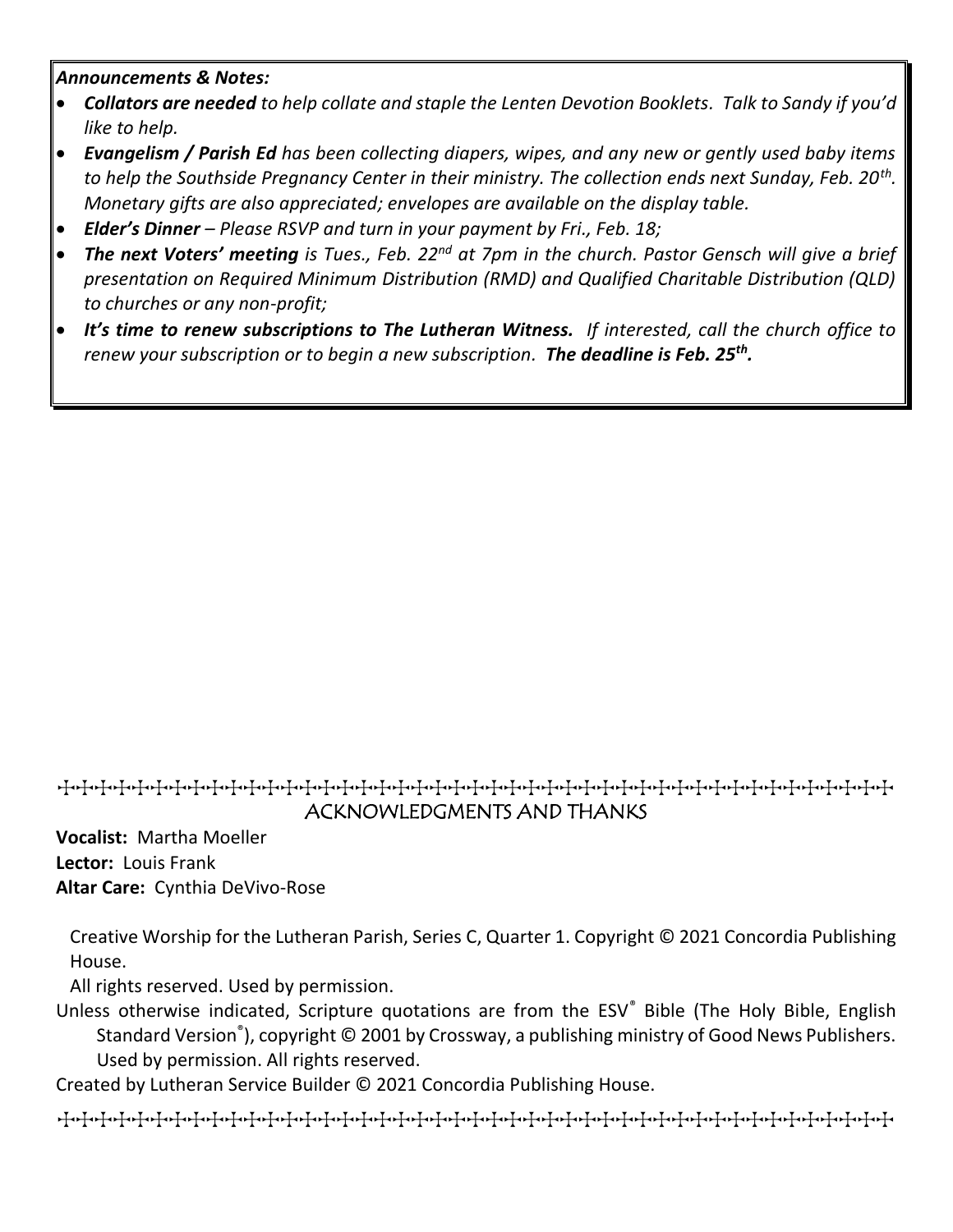#### **Please pray for these members of our St. Paul family:**

Betty Kruckow Cathy Gleason Helen Bonder Dawn McNicholas Janice Przybycien Kevin Hickey Mary Ann Colander **Art Hornburg** Melva Smith Laverne Abraham Carol Small Mike Degidio Norma Silinski<br>
Beverly Sellers Lenore Curran Betty Beegle Delphine Cherry Ron Klingensmith Louis Frank Deb Skopec Herta Iversen Loretta Frank Jane & Freddie Giacobbe Marge Rochlitz Ron Hickey Julie & Larry Gurga Ingrid Lesko Katherine Hice Gloria Meyer Jan Briede Delores Stegemann Connie Braun Kurt Seehofer The Polezoes Family Lincoln & Parker Alex Patricia Murdoch Gloria Crook Lois Kaminske Janet Varnagis

#### *We pray for those who grieve:*

- *For Debbie Will and all the family and friends of her uncle John Carmichael, called from this life on Feb. 7 th .*
- *For Dawn Schumann and all the friends and family of her cousin Barry Wilson, called from this life on Feb. 7 th, as well as the friends and family of Dawn's friend Wayne Johnson, who was called to his eternal rest on Feb. 8th .*
- *For the friends and family of Marilyn Marcinkowski, Sue's sister-in-Law, called from this life on Friday due to COVID. We continue to pray for her husband Eugene, who we've been praying for as he is dealing with pancreatic cancer.*

#### *We give thanks with those who celebrate!*

*Both Audrey Mitchell and Jerry Aspan celebrated their birthdays on Friday, February 11th .*

#### **Please pray for these friends and family of our members:**

Andrew Mrochen Vern Howe Eugene Marcinkowski Roberta & Carlos Owens Denise DeLaurentis **Dorothy Kroll** Anthony Krcelic, Jr. **Eric Kessling** Bob Hessert Georgiana Easton Jackie Plichta **Patricia Paulsen** Ken Kruckow Janet Trierweiler Alan Hecke Kim Lamberth Matt Favero **Sandra Wilson** Michelle Mitchell **Al Silinski** Pam Palhegyi **Carol Milazzo** Rich Huscher The Lamberth Family Jerry Gross **Brenda Gurgel** Gloria Folsom **Autumn Kessling** Shirley Fairchild The Carl Hoppe Fam. Ron Lunt **Christopher Kosary** Sandy Plath Iris McCoy Shirley Demyres Raquel Rameriz Nick & Bridget DeAngelo Henry Bonder Kim & Shawn Skelton, Sr. Kyle Hughes Elaine Hoffstetter Fred Raddatz Allyson Seehofer Selma Carmichael Bernadette & Rich Trusk Dana Kahn Donald Hakanson Carl Hoppe Paul Noffke Sue Sortino Pam Brown Lisa Sanders Shawn Harland **Ann Herold** Barb Potter **Wayne Volk** Charley Heitz Sharon Bryant Doris Potts **Brad Benfield** Doreen Holford Janice Hernandez Judy Collins Phyllis Hicks Maryann Krieg (Wilke) Katherine Zeleny Jimmy Kennedy, Jr. Knox Christensen Cathy Becker The Dan Ball Family Al Zirbel Heather & Josh Turro Donna Patri **National Skip Sorensen** Joe Thomas **Patrick Pasqua Sr.** Logan Bliss Debbie Guarascio Justin & Ashley Fasel Frank Coglinase Beckham Klintworth Sophia Salus Kimberly Rooney Barb & Emily Feehan Gina Arns Guillermo Ramirez Ken Matz **Angela Duncan** Lois Filipiak

Nora Maculitis Gene Wawrzynikowski

**Please let the church office know when your need for our congregational prayers is over (708) 423-1040.**